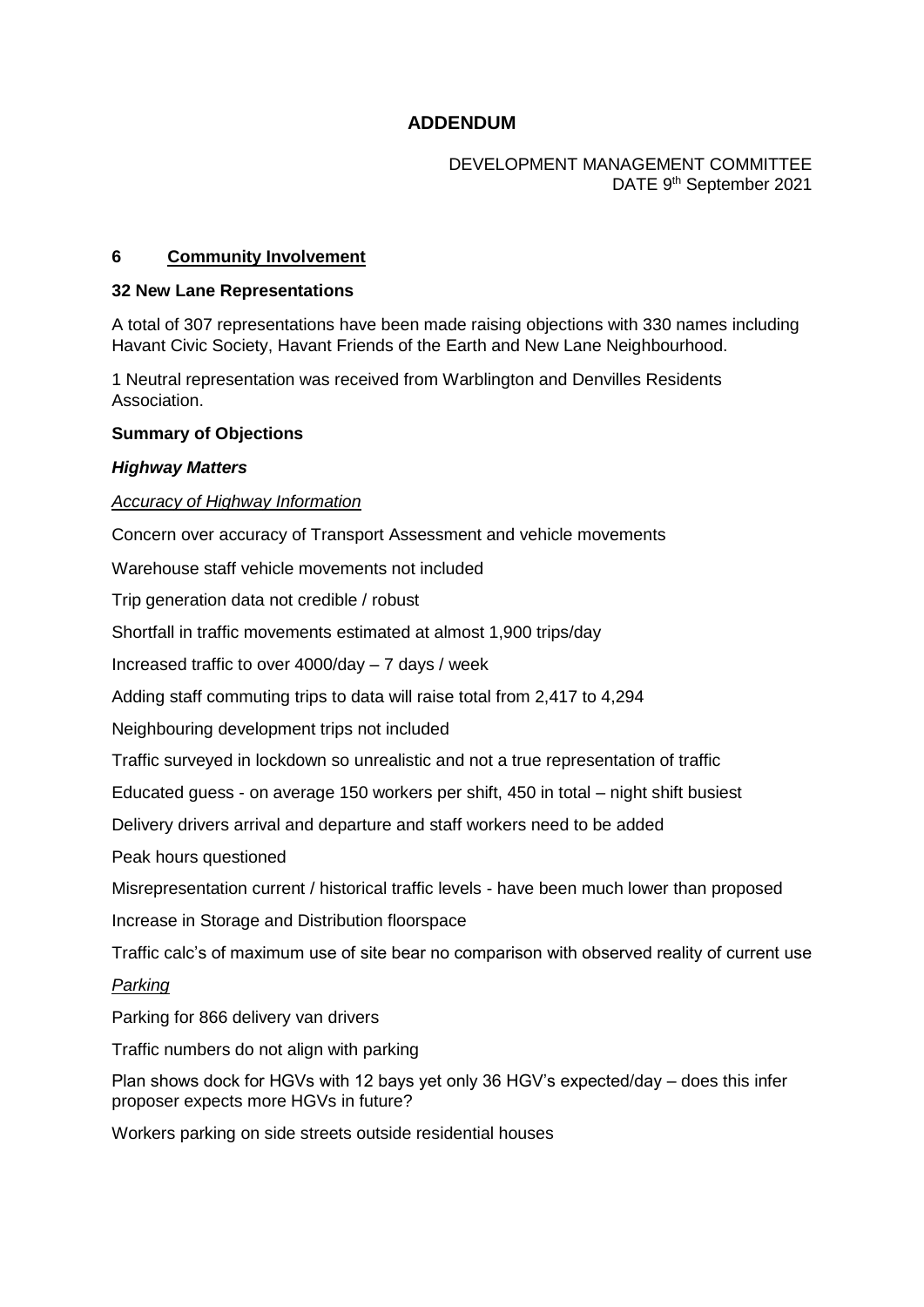## *'Rat Running' – Impact on residential streets and Town Centre*

Concern at rat runs: New Lane South, Eastern Road, Elmleigh Road, Park Road North New Lane Level Crossing, Fairfield Road, Beechworth Road Stream of traffic at all times through residential streets in centre of Havant Busy residential area - 3 schools / health centre / hospital & nursing homes Pedestrian routes to local schools Town centre gridlock – will add this Concern over traffic 'rat runs' with impacts to residents, pedestrians, cycles & school children Access south to A27 constrained by railway crossing. Access to A3(M) restrained by residential areas (Bedhampton / Leigh Park) Already congested routes at peak times –seriously impact on town centre traffic. No suitable roads for high numbers of large vehicles – drive through residential roads Vans will use side roads to avoid queuing at traffic lights

Designated route via Crossland Drive - who will monitor this & ensure lorry drivers do not make own choice.

Road closures and re-routing concerns

Vans making timed deliveries / meeting targets likely to speed, take short cuts, use rat runs to keep up delivery times

Concern over future traffic routing

Rat runs impact children, animals and the elderly

Vans already travelling through Havant only a small % of those proposed

When Havant Bypass closed – gridlock and rat runs through residential areas

Contrary to NPPF re traffic mitigation

Concern that impacts on further junctions have not been assessed

Concern over the acceptability of TRICS traffic modelling

Comparison with Buttericks site not appropriate

#### *Traffic*

Noise / Danger

HGV movements and noise over 24/7

**Pollution** 

Only 5% of deliveries local 'last mile' majority 95% needing direct access to A27/A3

Public transport not available to night shift

Add to peak time loading – Park Rad South, New Road, Bedhampton Road, Bedhampton Hill, Middle Park Way, Hulbert Road and B2149.

Conditions could theoretically prevent this for delivery van drivers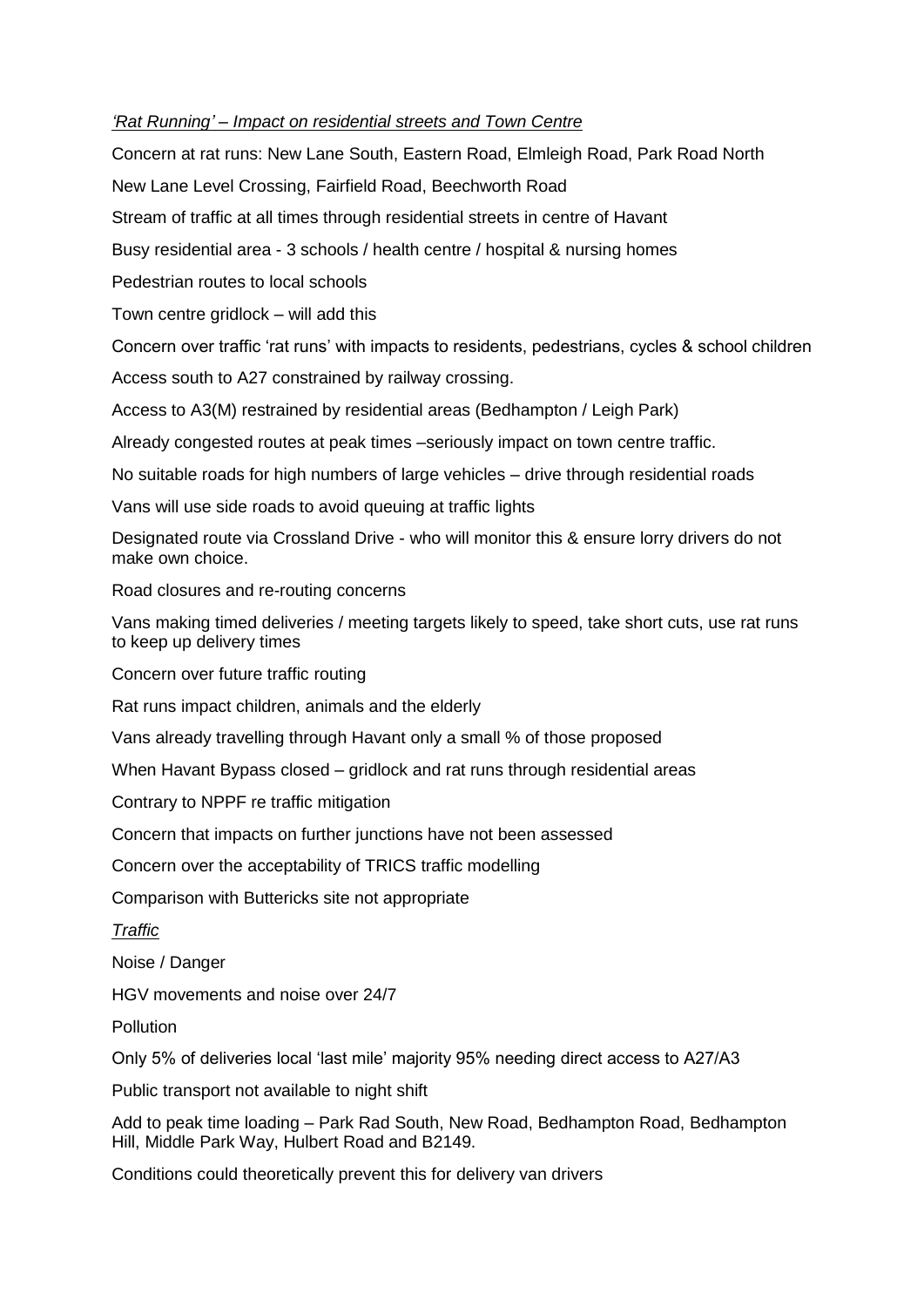Concern over enforcement. Staff commuting could not be subject to conditions.

Congested Hayling Island route especially on sunny days – traffic back up through Havant

Traffic backs up on New Lane north of junction with Eastern Road – railway gate delays

Bartons Road - roadworks

Between 6am and 9am extra 848 vehicle movements added to already congested roads

Between 4-7pm some 747 projected movements

Impact on people driving to / from work/school etc also effect bus networks - slower journeys

Children crossing roads to nearby schools

Crossing at southern end of New Lane will make more cyclists use the path. Bigger island would slow traffic

Bus services limited

Concern that landscaping will restrict sight lines and increase accidents

Narrow pavements only on one side of Eastern Road

Traffic congestion Elm Lane and Langstone Roundabout – traffic to Hayling Island

Tight bends and Whitchers gate junction of the B2149 to join A3(M) at Horndean to go north

Children crossing to Fairfield / Warblington Schools & people using New Lane to shops

Already traffic can be horrendous at Crossland Drive / New Lane Junction and Crossland Drive / St Albans Road Junction

Two schools nearby St Albans / Fairfield & New Lane route of schools further afield Warblington / Havant Academy – many children & teenagers who need to cross roads – made unsafe

Tailbacks at junction New Lane with Eastern Road – used by young children / families to get to school

Increase in accident potential from industrial traffic

Impact on Eastern Road, Leigh Road and Elmleigh Road Junction

Traffic passing Fairfield School / Glenhurst Prep

More pedestrians with new residential developments will use New Lane

Proposed changes unlikely to deter speeding

Vehicles parked on New Lane waiting for delivery slots

Traffic impact Bedhampton Hill

More traffic on A259

Junction with Crossland Drive dangerous

HGVs get stuck making U turns at end of New Lane (gone wrong way) – will increase

Cyclist knocked off bike at New Lane towards rail gates

Impact on Asda roundabout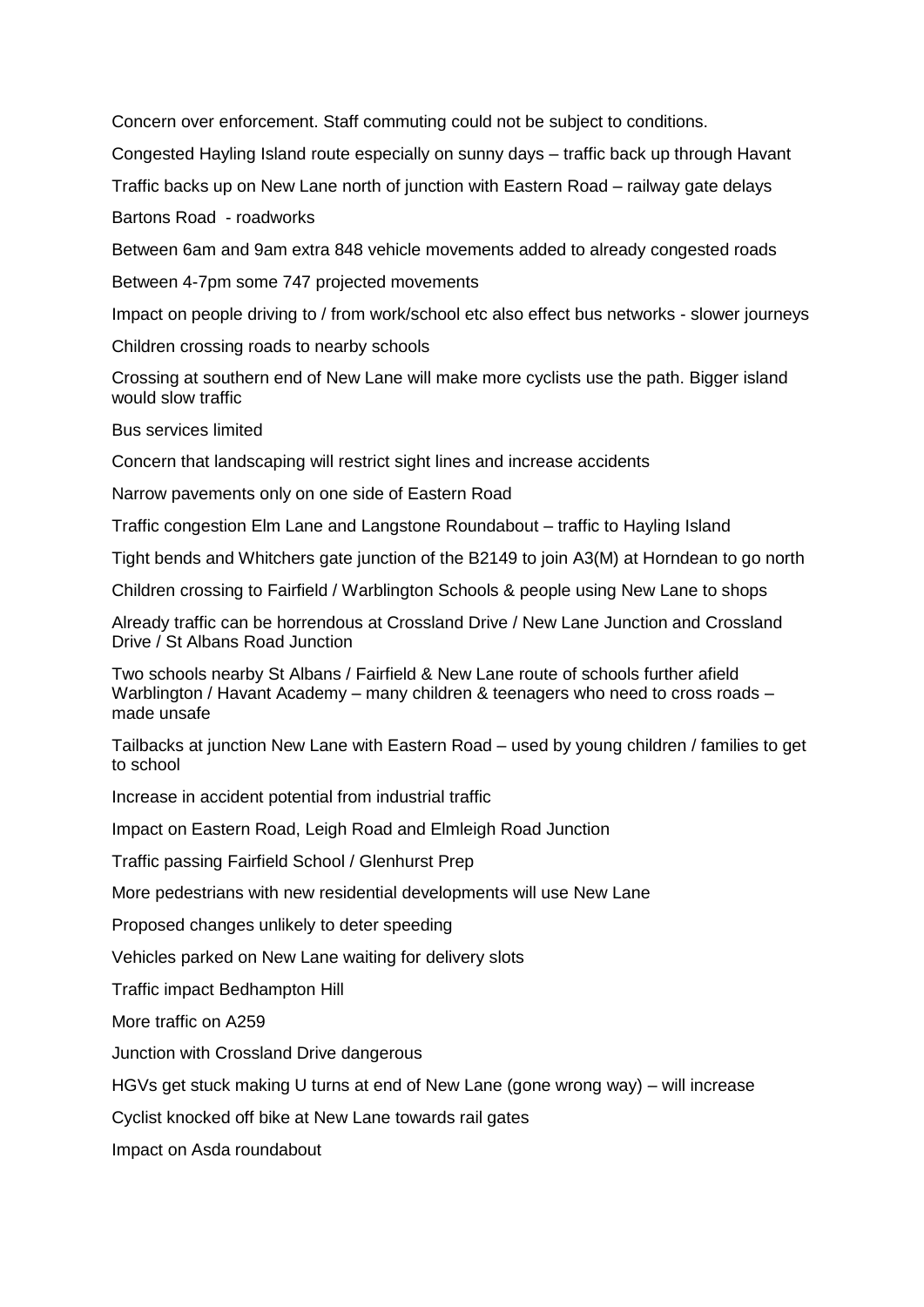How will vehicles be stopped using Fairfield Road & endangering children going to Fairfield School.

Traffic calming must be put in place.

Increase in RTA's

B2149 main route for many between Horndean and Havant through Rowlands Castle - Rural road with 60mph limit– bumpy & popular with cyclists- not suitable for HGVs / additional cars

Impact on pedestrians / cyclists and wildlife

Impact on Rowlands Castle

Impact on Bedhampton Roads

Narrow dangerous junction from Waterloo Road

Crossland Drive hard to cross

Speeding in New Lane

Wear and tear on roads

New homes planned in area add to traffic

Barton Road Congestion

Traffic in demolition, redevelopment and use of the site

Not many places to cross the road

New Lane & Crossland Drive used by significant number of cyclists, runners & pedestrians and large number of young children inc. St Alban's, Fairfield and Warblington pupils.

Crossing roads and very young children cycling to school.

Significant increase in road traffic, courier/HGV – increases level of risk to pupils

No investigation of short rail link into site to receive deliveries by rail rather than roads

No traffic calming for Eastern Road end of New Lane

School parking has already caused issues for the bus route

Conditions requested in relation to LGV / HGV routing, restricting through traffic and restricting movements to 'existing' maximum.

Un- patrolled crossing by allotment not enough to minimise risk to pedestrians

Crossing at Eastern Road and New Lane not easy to use for pedestrians or cyclists

Impact on Langstone Roundabout

Contrary to policy CS20

Incident - HGV mounted pavement where mother pushing pram – bollard installed to make corner safe. Route unsuitable

If application approved HGV route must be set out & clearly signed using Bartons Rd/Petersfield Rd

Vans must be prohibited from route through Beechworth Road (a 20 mile zone)

Traffic Islands and traffic calming measures must be introduced in New Lane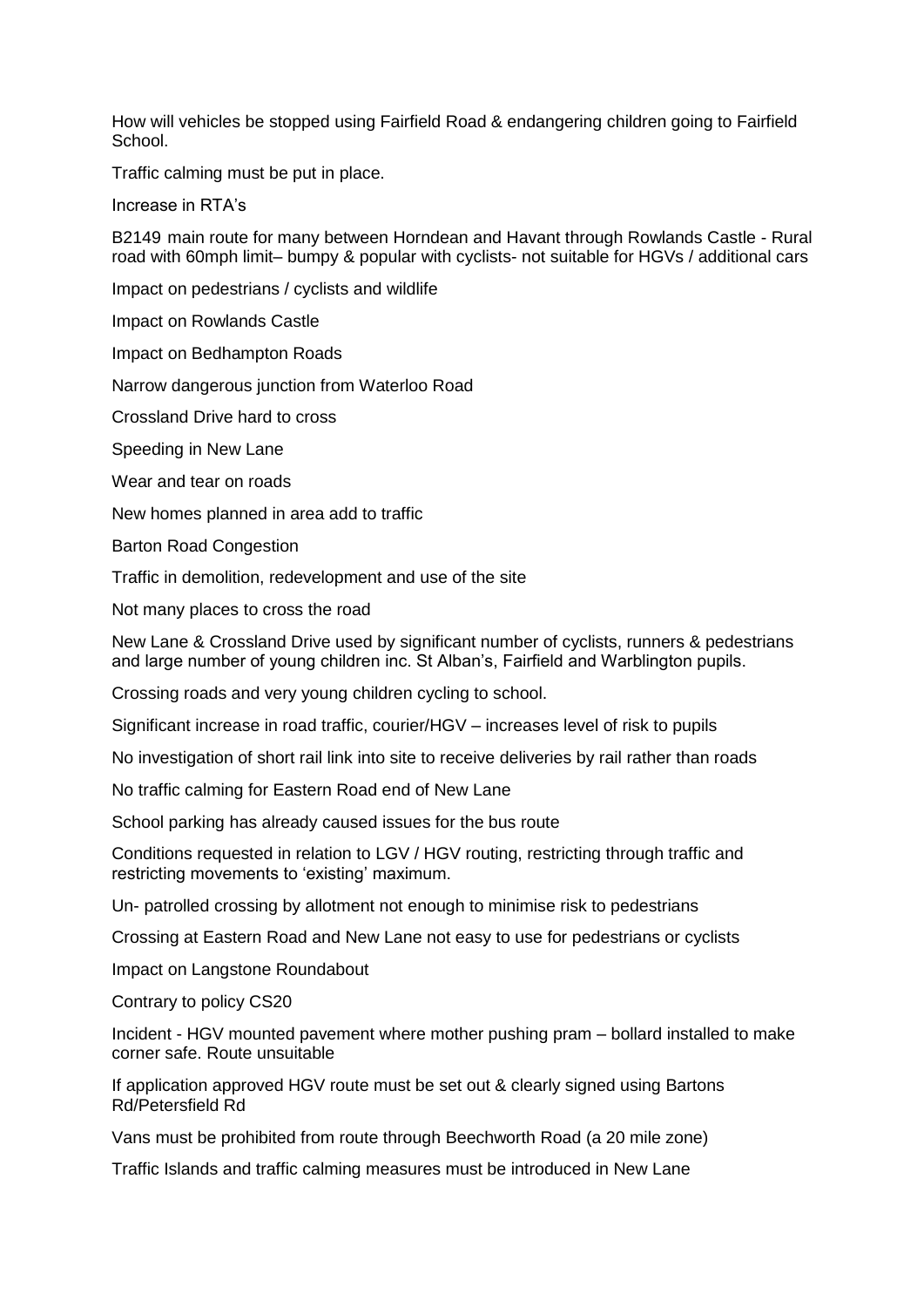## Poorly maintained roads

The advisory cycle lanes are no protection against large lorries

Would propose dedicated and segregated cycle lanes should be incorporated

Traffic must pass through most congested pinch points in the area

Emergency service access issues

New Lane poor road surface danger to two wheeled traffic and cost to Council

Access to schools and community facilities

#### *Neighbour impacts*

Residential areas around site increased since estate established – different vehicle impacts

Concern over HGV reversing alarms at night impacting residents

HGV movements - If permission granted one-way system should be used in line with HSE recommendations

HGVs shake our house – impact on foundations

Don't want children kept awake at night by traffic noise and headlights

New Lane traffic historically in tune with shifts worked not 24 hour

Last mile deliveries may be replaced by pick up drop off services

Impact on Beechworth Road

Should be no HGV deliveries between 10pm and 7am

Increased risk of serious injury or fatality to young children or their families

Pedestrians from Train Station

Mitigation works to Bartons Road junction, Crossland Road, the Eastern Road junction leading to Fairfield Road before traffic can access East Street/Emsworth Road

#### *Environmental*

Delivery business dependant on heavy carbon producing road transport

Plans to provide EV Vans – but in next few years residents subjected to increase in pollution

Reliant on Fossil Fuels

Impact on walking to school fumes, noise and traffic

#### Plan / Alternative locations

Local Plan and Regeneration Strategy - last mile delivery should be on edge of town.

Better locations for model of operation – Brockhampton West / Dunsbury Park / Solent Business Park / Southmoor Industrial Estate

#### *Other Matters*

Drainage issues on New Lane & Eastern Road junction

HGV Operators Licences questioned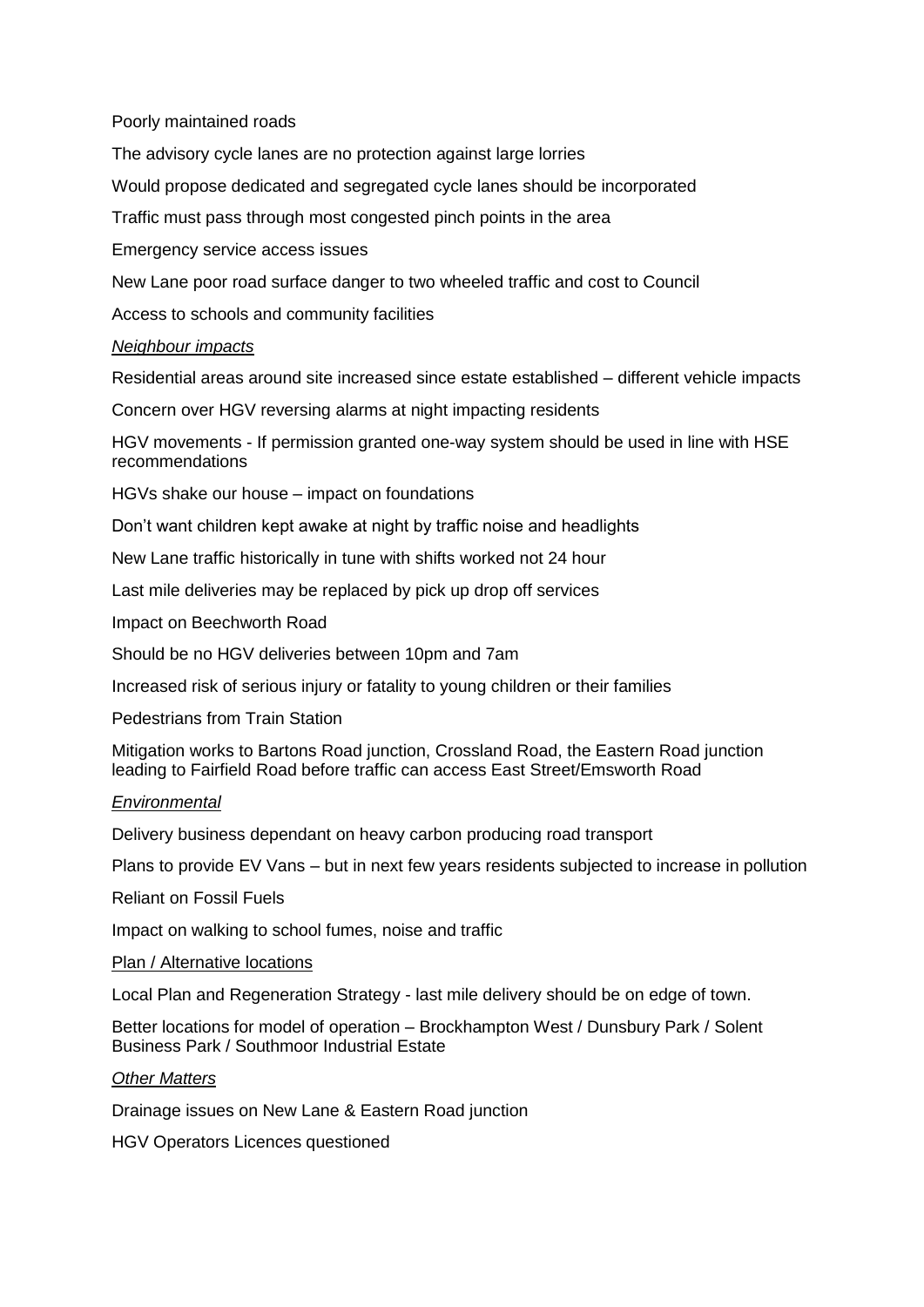## *Neighbour Impacts*

Impact on Nutwick Road residents backing onto railway line

Noise to houses – traffic and alarms of vehicles

Overnight issues for residents

Lighting impacts

Past 4.5 years Pfizer site always very quiet.

HGV deliveries and position of loading bays impacting on residents Nutwick Road

Acoustic fence limited effect

Night time vehicle movements impacting sleep

Danger to metal health  $-7$  day activity

Impacts on patients at mental health centres / elderly / people with disabilities

Double layer of max heigh acoustic fencing may be needed on eastern side of site.

Have had to change our windows due to amount of sound coming from this site

Demolition and building noise and dust

Traffic and noise to New Lane and immediate residents in West Leigh and Denvilles intolerable

3 daily HGV movements mostly overnight

Sorting and loading into 866 vans

Vans leave around 6am last returning 11pm

Operations 7 days/week 24 hours a day

## *Pollution*

Emission levels

Air Quality

Local school children will suffer from pollution

Climate change

To comply with HCC which is to be carbon neutral by 2050 delivery vans must be electric with site charging station.

Diesel vehicles pollution

Mere 50% of shipments net zero carbon emissions by 2030

Pollution from drivers waiting at level crossing

Potential to pollute the water table

Traffic noise

Does not meet 'Cleaner, safer, more prosperous'

Ill effects from particulate matter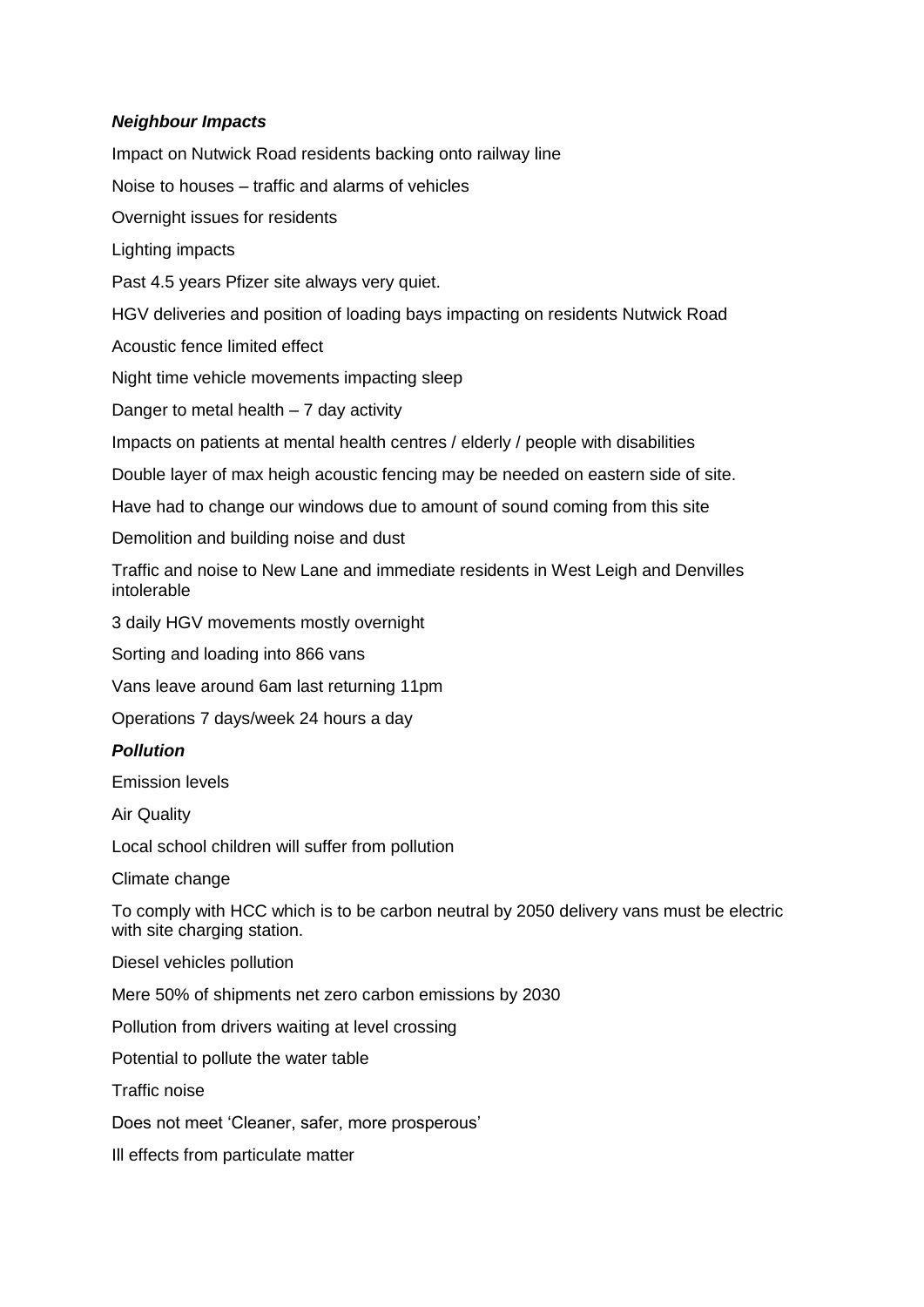Fails Havant and Hampshire's declared Net Zero Climate Targets

Construction impacts

Impact of fumes on health

Pollution to residents gardens

Impact on asthma

Traffic pollution, specifically around School starting time – Diesel vehicles increase exposure to harmful emissions

Commitment to EV delivery vans with max installation of maximum number of solar pv panels. Needs to be combined with high levels of insulation

HGVs should be fuelled by hydrogen wherever possible

Light pollution

Pollution will impact local services i.e. doctors and hospitals

# *Employment*

Not manufacturing and no assurance off high level of jobs – is it helping Havant Residents?

No new jobs for local people

Automation of warehouses

Warehouse operators require minimal skill and low paid – unable to afford houses

Employees from previous location may commute to Havant to continue jobs

Don't need 'in work poverty' concern over zero hours contracts

New lane better suited for skilled jobs and apprenticeships

Encourage smaller scale industry / manufacturing - improve economy and skills for area.

New employment figures not given

Need high-skilled employment that will seal Havant's future in the fourth industrial revolution.

Contrary to Regeneration Plans and Local Plan 2037 for last mile delivery location

Concern over lack of company name

Will negatively impact the unemployed and the young

Impact to Havant businesses already struggling because of effects of Covid

No new job provided, but 150 being lost

Most of employees drivers from other areas

Negative impact on regeneration of Havant

Employment area development must be sympathetic to current residential context

Robot operated won't create jobs

# *Ecology*

Good to see attention paid to trees and landscaping - we urge more